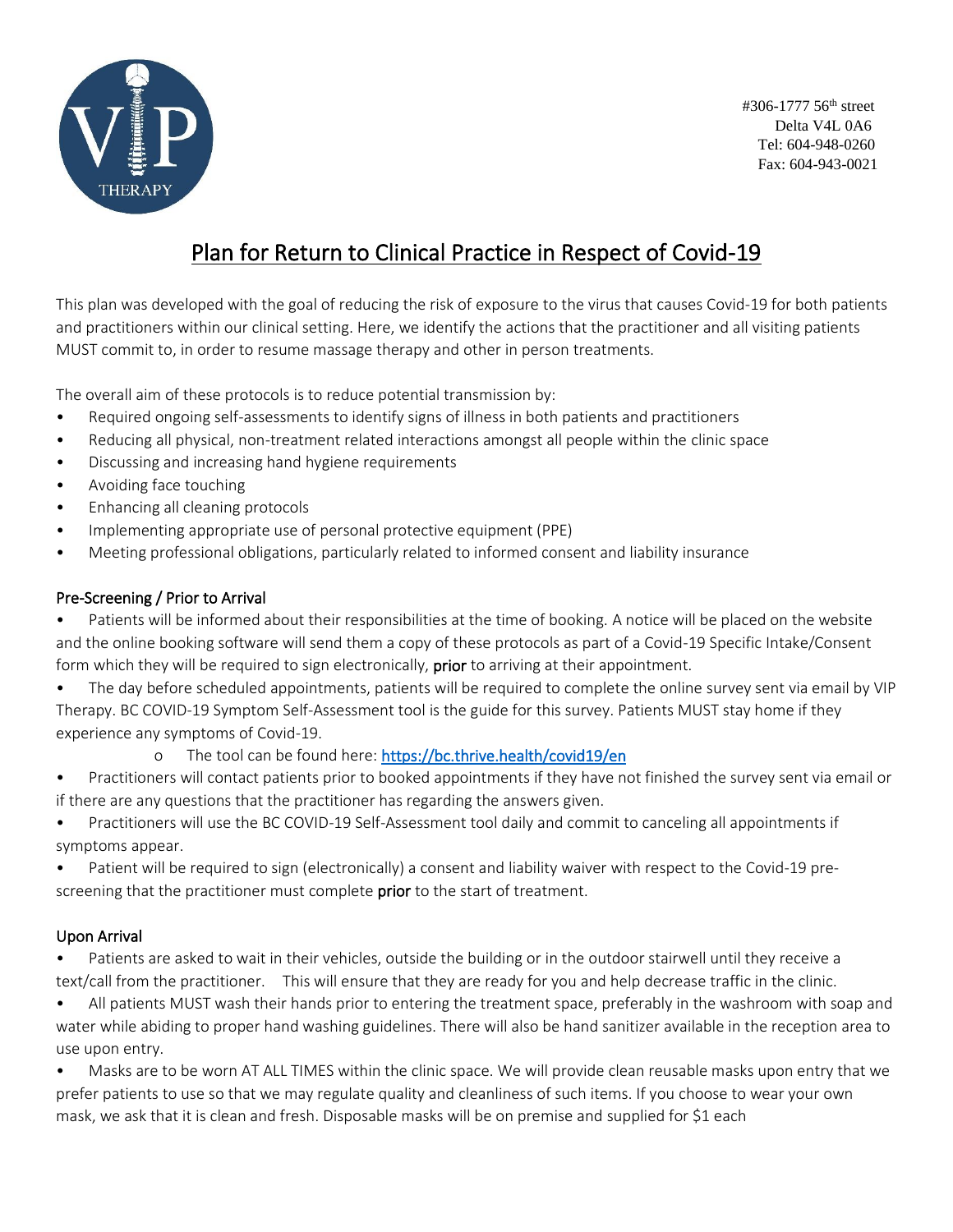• Before entering the treatment room, patients will be asked a serious of pre-screening questions similar to the previous survey sent. Patients must complete and verbally consent that they have no signs of Covid-19 as outlined here:

#### <http://www.bccdc.ca/health-info/diseases-conditions/covid-19/about-covid-19/symptoms>

• The treatment will be cancelled immediately if the patient does not meet the pre-screening criteria upon arriving or if the proper paperwork and consent forms have not been filled out before treatment.

Patients must follow the instructions of the practitioner about where to go within the clinic space and look for markings on the floor to guide them into the treatment room.

#### Within the Treatment Room

*Please note: It is not possible to maintain physical distancing in the treatment rooms at all times.*

• We have marked an area for the practitioner and patient to stand separately while performing the interview part of assessment. If hands on assessment is needed then the practitioner will, as always, ask for consent.

- The door will be open for the patient to enter followed by the practitioner.
- There will be a clean plastic bin on the stool for the patient to put their personal belongings into. *Please try to refrain from using the wall hooks unless absolutely necessary.*

• After treatment, patients are asked to dress in a timely manner and then use the provided hand sanitizer to clean their hands before touching and opening the door.

• Patients are asked not to take anything out of their personal bag or purse until they arrive at the reception desk for payment and rescheduling. *This includes cell phones*

#### After treatment

- Patients are to leave the treatment room and go directly to the reception desk for payment and rescheduling. We ask that social conversations stay within the treatment room to ensure that the practitioner has time do thoroughly clean and is on time for their next appointment
- If the patient requires water, please ask the practitioner. We will try to have a small cup of water waiting at the reception desk for the patient.
- As the patient leaves the clinic space, we ask that they dispose of the mask in the proper receptacle at the front door.

## Physical Distancing

- As a part of the consent form, patients must commit to understanding that while we've taken all possible measures to minimize risk of viral transmission, the nature of the treatments offered at VIP Therapy means that physical distancing is not possible in the treatment room.
- Patients are not permitted to lounge in the clinic reception area before or after the treatment.
- Practitioners and patients must be aware of each other and try to maintain a space of 2 meters (6 feet) between each other outside the treatment room. Please look for markings on the floor to help maintain this spacing. Your practitioner will direct you to such areas when permitted.

• Appointment times are specifically scheduled to allow for the staggering of start times between all practitioners. Staggering appointments will help to ensure that the traffic within the clinic space is at a minimum. This is also why the therapist will text/call you when they are ready for you.

• Patients are asked to try their best not be late for appointments. Showing up late will not only affect the duration of your treatment but also increase the chance that more than one patient is in the reception area at the same time.

## Hand Hygiene

Before entering the clinic space the patient must either:

o Go directly to the washrooms and wash their hands with soap and water for at least 20 seconds and then dry thoroughly, or

- o Use the touchless hand sanitizer dispenser that is fixed to the wall just inside the clinic door
- If hands are visibly soiled, the patient MUST opt to wash hands in the washroom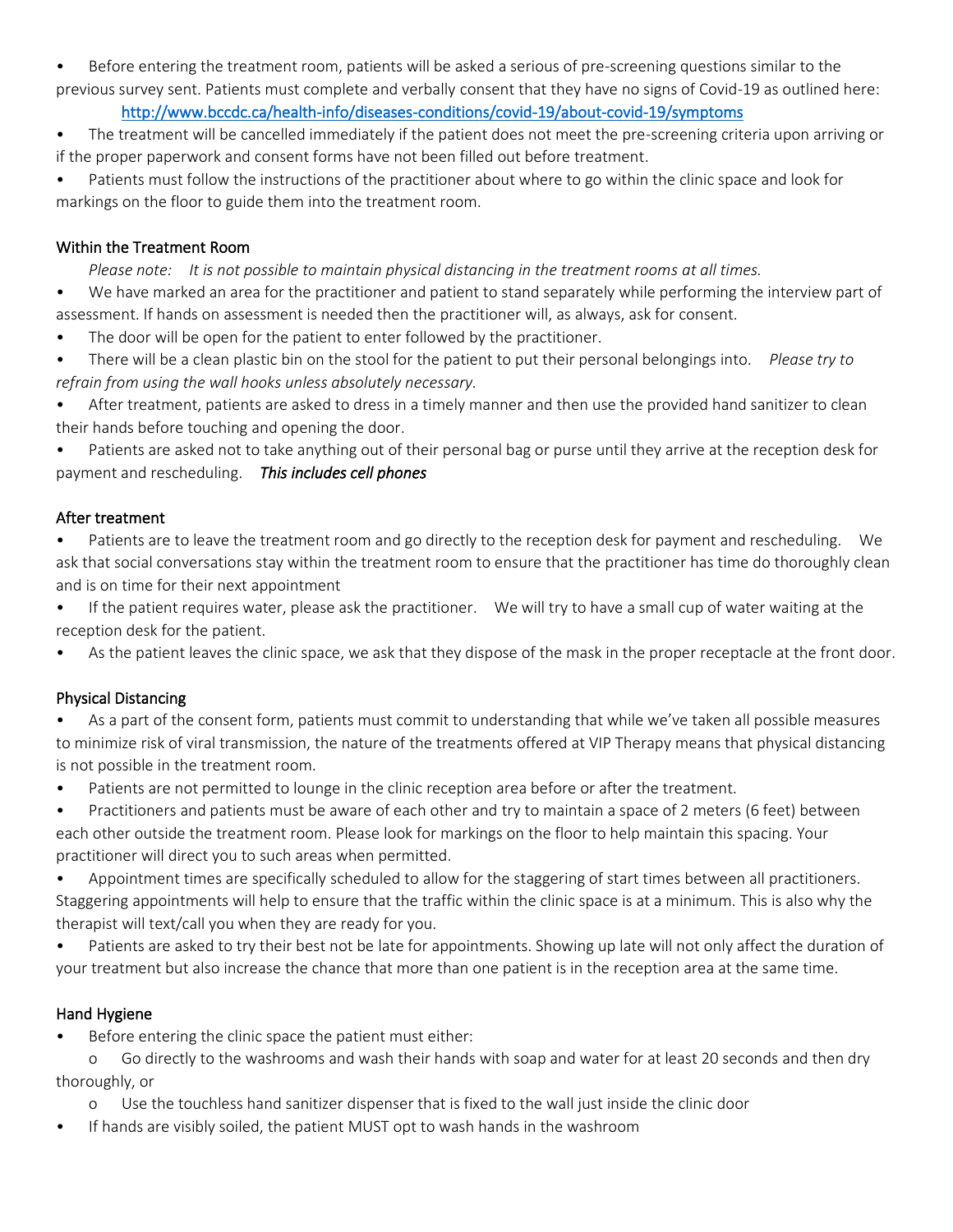- The practitioner will wash their hands/forearms/elbows thoroughly for at least 20 seconds between patients, before and after disinfecting spaces as well as donning and doffing all worn PPE (personal protection equipment)
- Hand washing protocols will be posted visibly in the reception area and at sinks.
- There is a tap option on the POS machine but some amounts may require the patient to key in information. The POS machine will be sanitized between each patient.
- Receipts will be emailed, not printed and handed to the patient

• Tissue will be available throughout the clinic in the reception area and treatment rooms. Patients and practitioners may use tissue to address an itch and/or touch the face for any other reason as well as to use as a barrier before touching door handles and equipment if preferred.

## Enhanced Cleaning

• Additional time has been scheduled between patients to allow for thorough cleaning of the treatment room and reception area

• All high touch surfaces will be cleaned and disinfected between patients, regardless of appearances. High touch surfaces include (but are not limited to):

o Light switches, door handles, POS machine, electronic devices, table surfaces, chairs, stools, faucets, phone as well as the equipment used such as treatment table, table levers, face cradle and lotion bottles

- No hydrotherapy supplies such as thermophores will be used.
- All linens, including blankets and pillowcases are single use only and will be laundered using high heat, detergent and bleach between each use.
- A disinfected plastic bin has been placed in the treatment room for patient personal belongings. This same bin will be used to carry used linens to the laundry room for washing.
- Bins will be disinfected between each patient before cycling back into use.

# Personal Protective Equipment

- Practitioners MUST wear a face mask at all times within the clinic space.
- Practitioners face masks will be fresh and clean.
- Practitioners may wear non-latex gloves if/when appropriate.
- o Gloves may be appropriate when over-use of cleaning and/or chemicals causes skin irritation, or when the practitioner's hands or skin of the hands are otherwise injured.
	- o Hands will be washed prior to putting the gloves on and immediately after removing them.
	- o Gloves are also considered appropriate and will be worn by the therapist at the patient's request.

• Patients MUST wear a mask at all times within the clinic space. We will provide clean reusable masks upon entry that we prefer patients to use so that we may regulate quality and cleanliness of such items. If you choose to wear your own mask, we ask that it is clean and fresh. Disposable masks will be on premise and supplied for \$1 each

## Professional Obligations

• Practitioners carry professional liability insurance through Wilson M. Beck as provided through the Registered Massage Therapist Association of BC (RMTBC) or from other sources depending on the practitioner.

• Practitioners are following all the health and safety guidelines outlined by the Registered Massage Therapists Association of BC (RMTBC), the College of Massage Therapists of British Columbia (CMTBC) and the Provincial Health Officer and they are taking all reasonable precautions to clean and disinfect the clinic and all the surfaces within the treatment room.

• No guarantees have been made by the practitioner that the patient may not come into contact with COVID-19 during a visit to the clinic.

• In the event that a patient tests positive for Covid-19 and the patient has been to any appointment within the 14 days prior to onset of symptoms, the patient acknowledges that they MUST contact the practitioner immediately and inform them of the positive test results and possible transmission of the virus